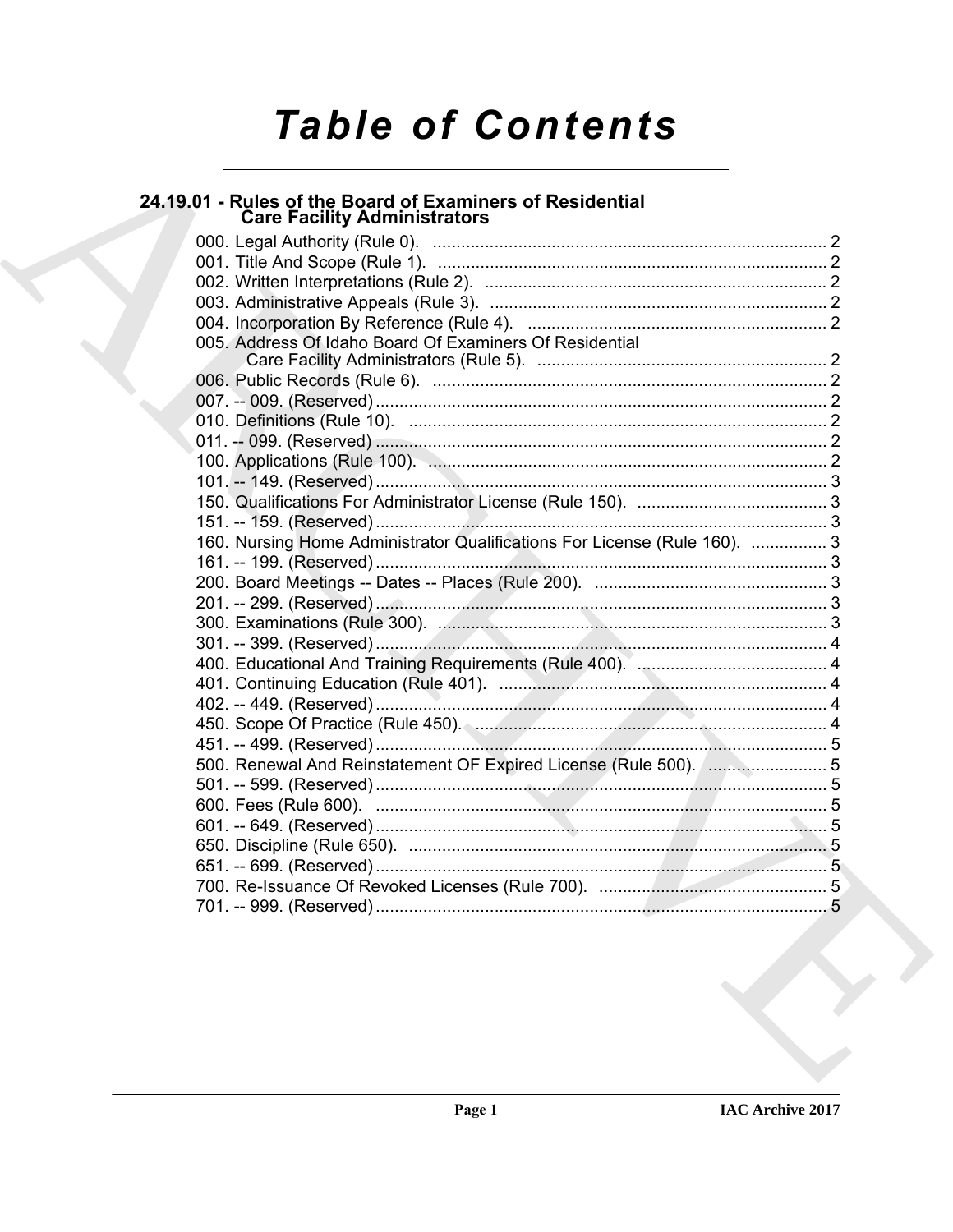#### **IDAPA 24 TITLE 19 CHAPTER 01**

#### **24.19.01 - RULES OF THE BOARD OF EXAMINERS OF RESIDENTIAL CARE FACILITY ADMINISTRATORS**

#### <span id="page-1-1"></span><span id="page-1-0"></span>**000. LEGAL AUTHORITY (RULE 0).**

These rules are hereby prescribed and established pursuant to the authority vested in the Board of Examiners of Residential Care Facility Administrators by the provisions of Section 54-4205, Idaho Code. (7-1-93) Residential Care Facility Administrators by the provisions of Section 54-4205, Idaho Code.

#### <span id="page-1-2"></span>**001. TITLE AND SCOPE (RULE 1).**

These rules shall be cited as IDAPA 24.19.01, "Rules of the Board of Examiners of Residential Care Facility Administrators." (7-1-93) Administrators."

#### <span id="page-1-3"></span>**002. WRITTEN INTERPRETATIONS (RULE 2).**

The Board may have written statements that pertain to the interpretation of the rules of this chapter. Such interpretations, if any, are available for public inspection and copying at cost in the main office of the Bureau of Occupational Licenses. (3-15-02)

#### <span id="page-1-4"></span>**003. ADMINISTRATIVE APPEALS (RULE 3).**

Administrative appeals shall be governed by the Administrative Procedure Act, Title 67, Chapter 52, Idaho Code.

(3-15-02)

#### <span id="page-1-5"></span>**004. INCORPORATION BY REFERENCE (RULE 4).**

The document titled "ACHCA Code of Ethics," published by the American College of Health Care Administrators (ACHCA) as referenced in Section 650, is herein incorporated by reference and is available from the Board's office and on the Board web site. (3-20-04)

#### <span id="page-1-6"></span>**005. ADDRESS OF IDAHO BOARD OF EXAMINERS OF RESIDENTIAL CARE FACILITY ADMINISTRATORS (RULE 5).**

ARC[HI](mailto:rca@ibol.idaho.gov)VE The office of the Board of Examiners of Residential Care Facility Administrators is located within the Bureau of Occupational Licenses, 700 W. State Street, Boise, Idaho 83702. The Bureau is open between the hours of 8:00 a.m. and 5:00 p.m. each day except Saturdays, Sundays and holidays. The telephone number of the Board is (208) 334- 3233. The Board's fax number is (208) 334-3945. The Board's e-mail address is rea@ibol.idaho.gov. The Board's official website is http://www.ibol.idaho.gov. official website is http://www.ibol.idaho.gov.

#### <span id="page-1-7"></span>**006. PUBLIC RECORDS (RULE 6).**

The records associated with the Board of Examiners of Residential Care Facility Administrators are subject to the provisions of the Idaho Public Records Act, Title 74, Chapter 1, Idaho Code. (3-15-02)

#### <span id="page-1-8"></span>**007. -- 009. (RESERVED)**

#### <span id="page-1-13"></span><span id="page-1-9"></span>**010. DEFINITIONS (RULE 10).**

<span id="page-1-14"></span>**01. Board**. The Board of Examiners of Residential Care Facility Administrators as prescribed in Section 54-4202, Idaho Code.

<span id="page-1-15"></span>**02.** Bureau. The Bureau of Occupational Licenses as prescribed in Sections 54-4204 and 67-2602, Idaho Code. (3-15-02) Idaho Code. (3-15-02)

#### <span id="page-1-10"></span>**011. -- 099. (RESERVED)**

#### <span id="page-1-12"></span><span id="page-1-11"></span>**100. APPLICATIONS (RULE 100).**

Applications will be on forms approved by the Board. No application will be considered for any action unless accompanied by the appropriate fees and until the required supporting documentation is received by the Bureau. If an applicant fails to respond to a Board request or an application has lacked activity for twelve (12) consecutive months, the application on file with the Board will be deemed denied and will be terminated upon thirty (30) days written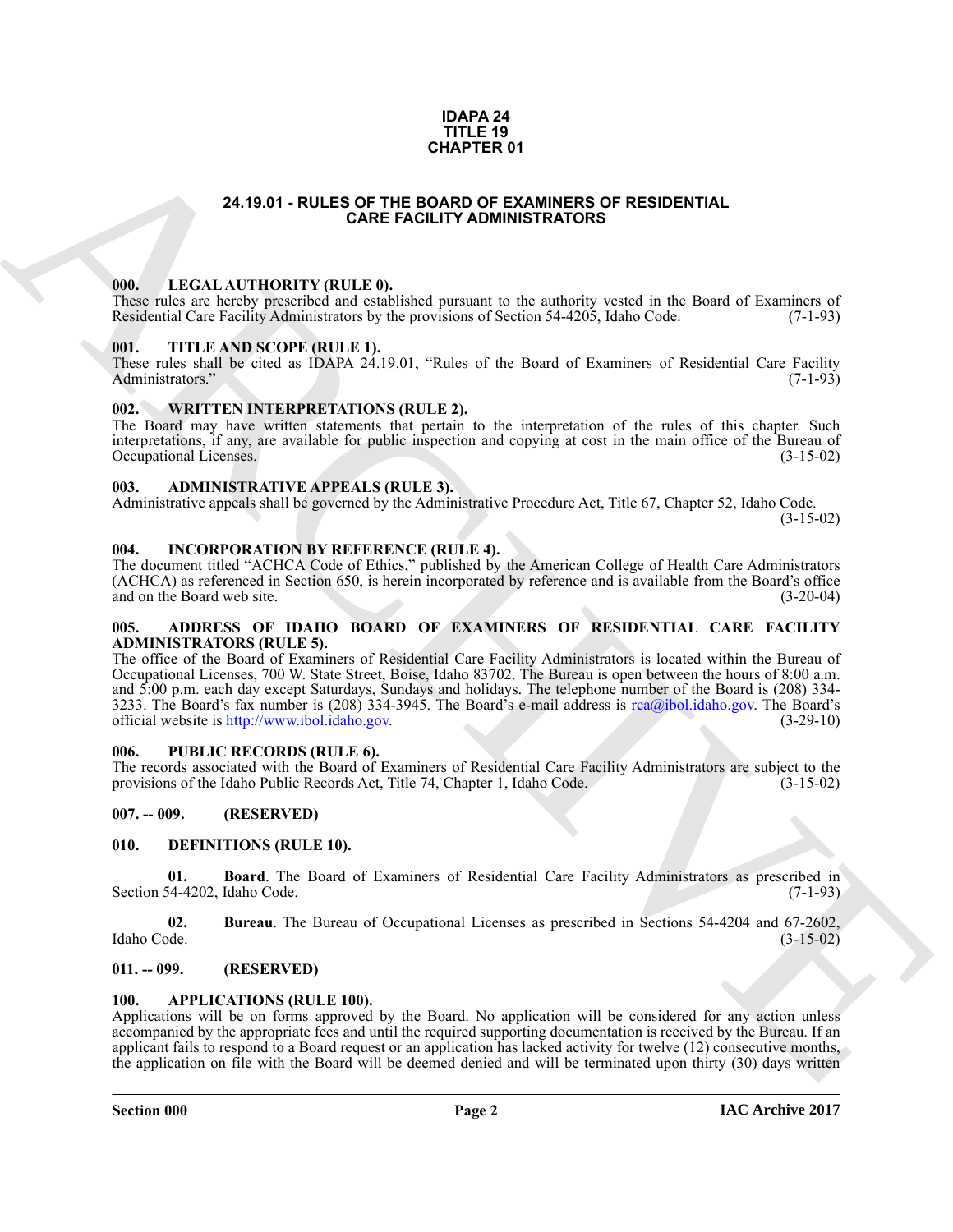notice, unless good cause is established to the Board. (3-29-10)

#### <span id="page-2-0"></span>**101. -- 149. (RESERVED)**

#### <span id="page-2-13"></span><span id="page-2-1"></span>**150. QUALIFICATIONS FOR ADMINISTRATOR LICENSE (RULE 150).**

Each applicant for an administrator's license shall submit proof, along with their application, that said individual is at least twenty-one (21) years of age and meets all the following qualifications for the issuance of a license: (3-29-12)

<span id="page-2-17"></span>**01. Good Moral Character**. The applicant shall cause to be submitted a criminal background check by an entity approved by the Board establishing that the applicant has not been convicted, pled guilty or nolo contendere or received a withheld judgment for a felony or any crime involving dishonesty or the health or safety of a person.

 $(3-30-06)$ 

<span id="page-2-15"></span>**02. Education and Experience**. The applicant shall document one (1) of the combinations of education and experience in accordance with Section 54-4206, Idaho Code, and Subsection 400 of these rules.

(3-29-12)

<span id="page-2-14"></span>**03. Coursework**. The applicant shall document completion of a specialized course or program of study as set forth in Subsection 400 of these rules. (3-29-12)

<span id="page-2-16"></span>**04. Examination**. The applicant shall submit proof of successful passage of a relevant examination as 1 by the Board and defined in Subsection 300 of these rules. (3-29-12) approved by the Board and defined in Subsection 300 of these rules.

#### <span id="page-2-2"></span>**151. -- 159. (RESERVED)**

#### <span id="page-2-12"></span><span id="page-2-3"></span>**160. NURSING HOME ADMINISTRATOR QUALIFICATIONS FOR LICENSE (RULE 160).**

Any applicant who holds a valid Idaho nursing home administrator license must meet the requirements provided in Section 54-4211(2), Idaho Code, and must take and pass the Board-approved residential care administrator examination. This requirement may be waived if the applicant submits evidence satisfactory to the Board that he has at least one (1) year of leadership or management experience working in a residential care facility within the five (5) years preceding the application.

#### <span id="page-2-4"></span>**161. -- 199. (RESERVED)**

#### <span id="page-2-8"></span><span id="page-2-5"></span>**200. BOARD MEETINGS -- DATES -- PLACES (RULE 200).**

<span id="page-2-9"></span>**01. Board Meeting Dates**. The Board shall meet at least semi-annually at such time and place as shall be determined by the Board.

<span id="page-2-10"></span>**02. Dates and Places May be Changed**. Dates and places of board meetings may be changed by the intimeration is the majority of the Board and advance public notice given. action of the majority of the Board and advance public notice given.

#### <span id="page-2-6"></span>**201. -- 299. (RESERVED)**

#### <span id="page-2-7"></span>**300. EXAMINATIONS (RULE 300).**

<span id="page-2-11"></span>**01. Examination**. The Board approves the following examinations for licensure: (5-8-09)

Given to Occupations I Leonard 1.<br>
The Residential Control is the set of the bend that the set of the set of the set of the set of the set of the set of the set of the set of the set of the set of the set of the set of th **a.** The Residential Care Facility Administrators examination developed and administered by the National Association of Boards of Examiners of Long Term Care Administrators (NAB) and an open book examination of law and rules governing residential care administrators in Idaho. The passing score for the NAB examination shall be determined by NAB. An applicant for examination shall be required to register with NAB and pay any required examination fees directly to NAB. The passing score for the open book examination shall be seventy-five percent (75%). (5-8-09)

**b.** Other examinations as approved by the Board. (5-8-09)

**Section 150 Page 3**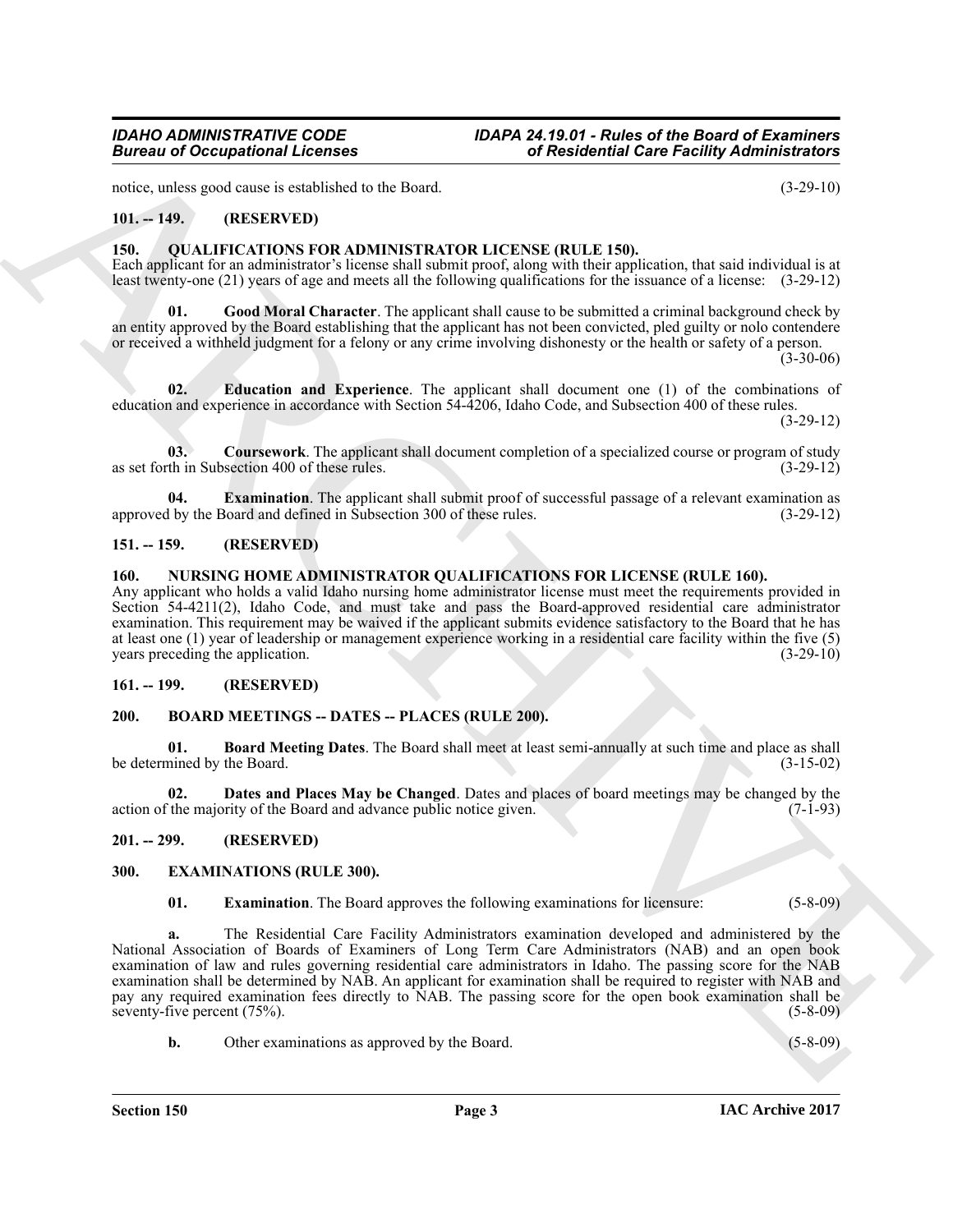#### <span id="page-3-0"></span>**301. -- 399. (RESERVED)**

#### <span id="page-3-1"></span>**400. EDUCATIONAL AND TRAINING REQUIREMENTS (RULE 400).**

#### <span id="page-3-12"></span><span id="page-3-10"></span>**01. Approved Course**. (5-3-03)

#### <span id="page-3-11"></span><span id="page-3-8"></span><span id="page-3-6"></span><span id="page-3-5"></span><span id="page-3-2"></span>**401. CONTINUING EDUCATION (RULE 401).**

| <b>Bureau of Occupational Licenses</b> |                                                                                                                                                                                                                                                                                                                                                                                                                                                                     | of Residential Care Facility Administrators                                                                         |  |
|----------------------------------------|---------------------------------------------------------------------------------------------------------------------------------------------------------------------------------------------------------------------------------------------------------------------------------------------------------------------------------------------------------------------------------------------------------------------------------------------------------------------|---------------------------------------------------------------------------------------------------------------------|--|
| $301. - 399.$                          | (RESERVED)                                                                                                                                                                                                                                                                                                                                                                                                                                                          |                                                                                                                     |  |
| 400.                                   | EDUCATIONAL AND TRAINING REQUIREMENTS (RULE 400).                                                                                                                                                                                                                                                                                                                                                                                                                   |                                                                                                                     |  |
| 01.                                    | <b>Approved Course.</b>                                                                                                                                                                                                                                                                                                                                                                                                                                             | $(5-3-03)$                                                                                                          |  |
| a.<br>qualify for licensure.           | Idaho Health Care Association (IHCA)/Idaho Center for Assisted Living (ICAL), are approved courses of study to                                                                                                                                                                                                                                                                                                                                                      | The Certification Program for Residential Care Facility Administrators course, administered by the<br>$(5-8-09)$    |  |
| b.                                     | national Residential Care Facility Administrator organization or a nationally or regionally accredited college or<br>university shall be an approved course of study to qualify for licensure.                                                                                                                                                                                                                                                                      | Any Certification Program for Residential Care Facility Administrators provided by a state or<br>$(5-3-03)$         |  |
| 02.                                    | for Residential Care Facility Administrators, submit official documentation of successful completion of relevant<br>courses. These courses must be approved by the Board before equivalency will be given.                                                                                                                                                                                                                                                          | Approval of Other Courses. Applicants may, in lieu of completion of the Certification Program<br>$(3-30-06)$        |  |
| 401.                                   | <b>CONTINUING EDUCATION (RULE 401).</b>                                                                                                                                                                                                                                                                                                                                                                                                                             |                                                                                                                     |  |
| 01.                                    | complete a minimum of twelve (12) hours of continuing education courses within the preceding twelve-month (12)<br>period. Basic First Aid, Cardio-Pulmonary Resuscitation, medication assistance, or fire safety courses shall not be<br>considered for continuing education credit.                                                                                                                                                                                | Minimum Hours Required. Applicants for annual renewal or reinstatement are required to<br>$(3-24-17)$               |  |
| 02.                                    | Course Approval. Courses of study relevant to residential care facility administration and<br>sponsored or provided by the following entities or organizations shall be approved for continuing education credits:                                                                                                                                                                                                                                                  | $(3-30-06)$                                                                                                         |  |
| a.                                     | Accredited colleges or universities.                                                                                                                                                                                                                                                                                                                                                                                                                                | $(3-30-06)$                                                                                                         |  |
| b.                                     | Federal, state or local government entities.                                                                                                                                                                                                                                                                                                                                                                                                                        | $(3-30-06)$                                                                                                         |  |
| c.                                     | National or state associations.                                                                                                                                                                                                                                                                                                                                                                                                                                     | $(3-30-06)$                                                                                                         |  |
| d.<br>attendance.                      | provider reviewing the nature and subject of the course and its relevancy to residential care administration, name of<br>instructor(s) and their qualifications, date, time and location of the course and procedures for verification of                                                                                                                                                                                                                           | Otherwise approved by the Board based upon documentation submitted by the licensee or course<br>$(3-30-06)$         |  |
| 03.                                    | spent participating in the educational activity. One (1) hour of continuing education is equal to sixty (60) minutes.<br>Courses taken by correspondence or by computer on-line may be approved for continuing education if the courses<br>require an exam or other proof of successful completion. Each licensee shall maintain proof of attendance or<br>successful completion documentation of all continuing education courses for a period of three (3) years. | Credit. Continuing education credit will only be given for actual time in attendance or for the time<br>$(3-30-06)$ |  |
| 04.<br>discretion of the Board.        | hardship, including health, when certified by a medical doctor, or other good cause. The licensee must provide any<br>information requested by the Board to assist in substantiating hardship cases. This exemption is granted at the sole                                                                                                                                                                                                                          | Special Exemption. The Board shall have authority to make exceptions for reasons of individual<br>$(3-29-10)$       |  |
| $402. - 449.$                          | (RESERVED)                                                                                                                                                                                                                                                                                                                                                                                                                                                          |                                                                                                                     |  |
| 450.                                   | <b>SCOPE OF PRACTICE (RULE 450).</b><br>A residential care facility administrator shall possess the education, training, and experience necessary to insure that<br>appropriate services and care are provided for each facility resident within any facility under the licensee's<br>administration. Information contained within the application together with supporting documentation maintained by                                                             |                                                                                                                     |  |

#### <span id="page-3-9"></span><span id="page-3-7"></span><span id="page-3-3"></span>**402. -- 449. (RESERVED)**

#### <span id="page-3-13"></span><span id="page-3-4"></span>**450. SCOPE OF PRACTICE (RULE 450).**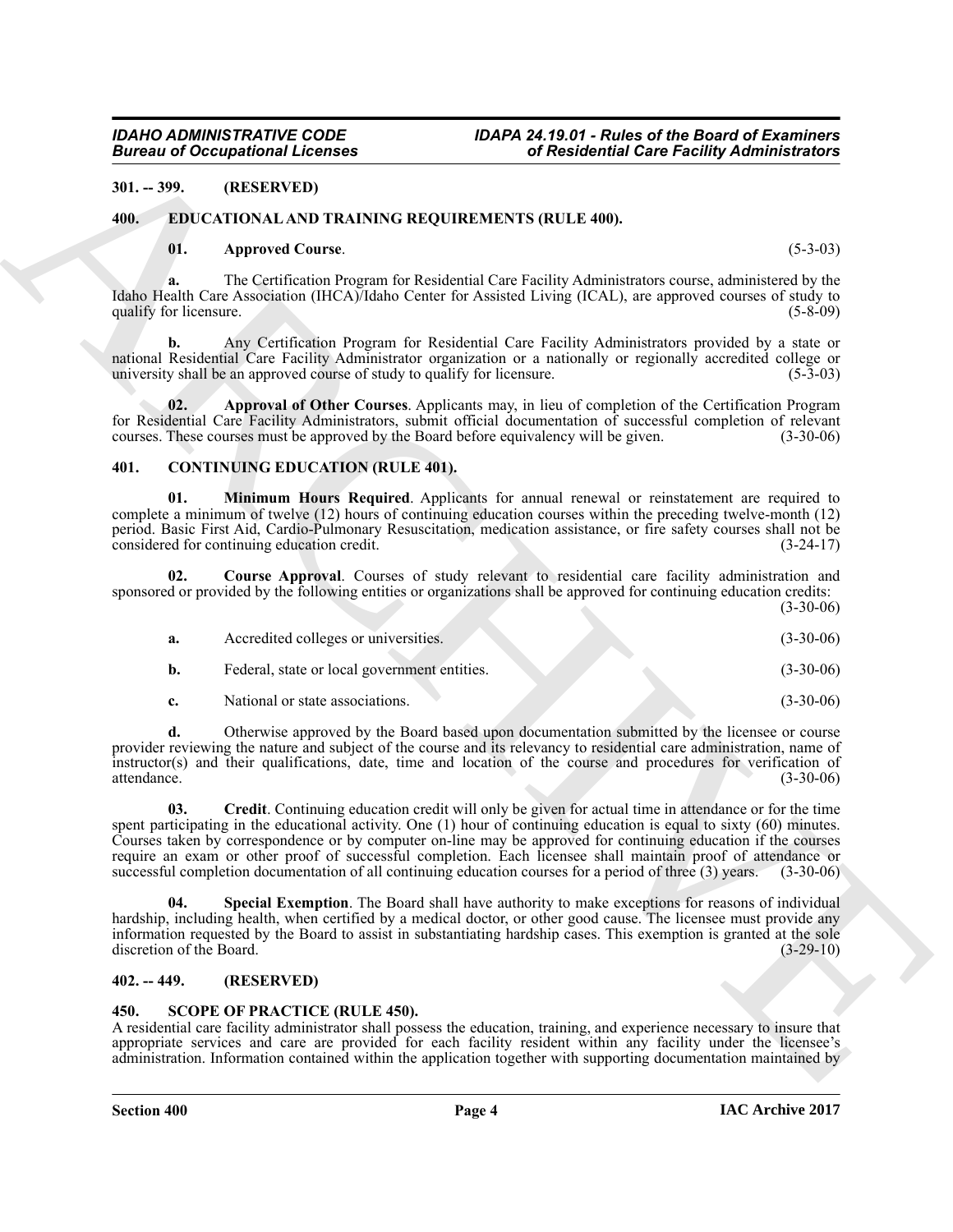#### *IDAHO ADMINISTRATIVE CODE IDAPA 24.19.01 - Rules of the Board of Examiners Bureau of Occupational Licenses of Residential Care Facility Administrators*

the licensee shall be prima facie evidence of the licensee's education and experience. It is the responsibility of the individual licensee to maintain adequate documentation of education and experience appropriate to the planning, organizing, directing and control of the operation of a residential care facility. (3-19-07) organizing, directing and control of the operation of a residential care facility.

### <span id="page-4-0"></span>**451. -- 499. (RESERVED)**

#### <span id="page-4-20"></span><span id="page-4-1"></span>**500. RENEWAL AND REINSTATEMENT OF EXPIRED LICENSE (RULE 500).**

Licensees must renew their licenses annually as set forth in Section 67-2614, Idaho Code, and may reinstate their licenses within five (5) years after expiration as provided in Section 67-2614, Idaho Code. (3-24-17) licenses within five (5) years after expiration as provided in Section 67-2614, Idaho Code.

<span id="page-4-2"></span>**501. -- 599. (RESERVED)**

<span id="page-4-3"></span>**600. FEES (RULE 600).**

- <span id="page-4-15"></span><span id="page-4-13"></span>**01.** License Application Fee. License application -- one hundred fifty dollars (\$150). (4-6-15)
- <span id="page-4-14"></span>**02.** Annual Renewal Fee. Annual renewal fee -- one hundred fifty dollars (\$150). (4-6-15)
- <span id="page-4-16"></span>**03. Provisional Permit Fee**. Provisional permit fee -- one hundred fifty dollars (\$150). (3-24-17)
- <span id="page-4-18"></span><span id="page-4-17"></span>**04. Reinstatement Fee**. Reinstatement fee is as provided in Section 67-2614, Idaho Code. (3-24-17)
- <span id="page-4-10"></span><span id="page-4-9"></span>**05. Reissuance of Lost License Fee**. Reissuance of lost license -- ten dollars (\$10). (7-1-93)

#### <span id="page-4-4"></span>**601. -- 649. (RESERVED)**

#### <span id="page-4-5"></span>**650. DISCIPLINE (RULE 650).**

**01.** Civil Fine. The Board may impose a civil fine not to exceed one thousand dollars (\$1,000) upon a residential care facility administrator for each violation of Section 54-4213(1), Idaho Code. (3-18-99) licensed residential care facility administrator for each violation of Section 54-4213(1), Idaho Code.

<span id="page-4-12"></span>**02. Costs and Fees**. The Board may order a licensed residential care facility administrator to pay the costs and fees incurred by the Board in the investigation or prosecution of the licensee for violation of Section 54-<br>4213(1), Idaho Code. (3-18-99)  $4213(1)$ , Idaho Code.

<span id="page-4-11"></span>**03.** Code of Ethics. The Board has adopted (ACHCA) Code of Ethics. Violations of the code of ethics considered grounds for disciplinary action. (3-20-04) shall be considered grounds for disciplinary action.

#### <span id="page-4-6"></span>**651. -- 699. (RESERVED)**

#### <span id="page-4-19"></span><span id="page-4-7"></span>**700. RE-ISSUANCE OF REVOKED LICENSES (RULE 700).**

**Brain of Occupation 12.** Consider the same of the lengther's considered in the constrained in the same of the same of the same of the same of the same of the same of the same of the same of the same of the same of the sa The Board may in its discretion entertain the re-issuance of a license to any person whose license has been revoked. Application for the re-issuance of a license or registration that has been revoked shall be made on the same form as an application for an original license. Any such applicant will be required to submit to a review by the Board and may be required to sit for a special examination at the Board's discretion. (7-1-93) required to sit for a special examination at the Board's discretion.

#### <span id="page-4-8"></span>**701. -- 999. (RESERVED)**